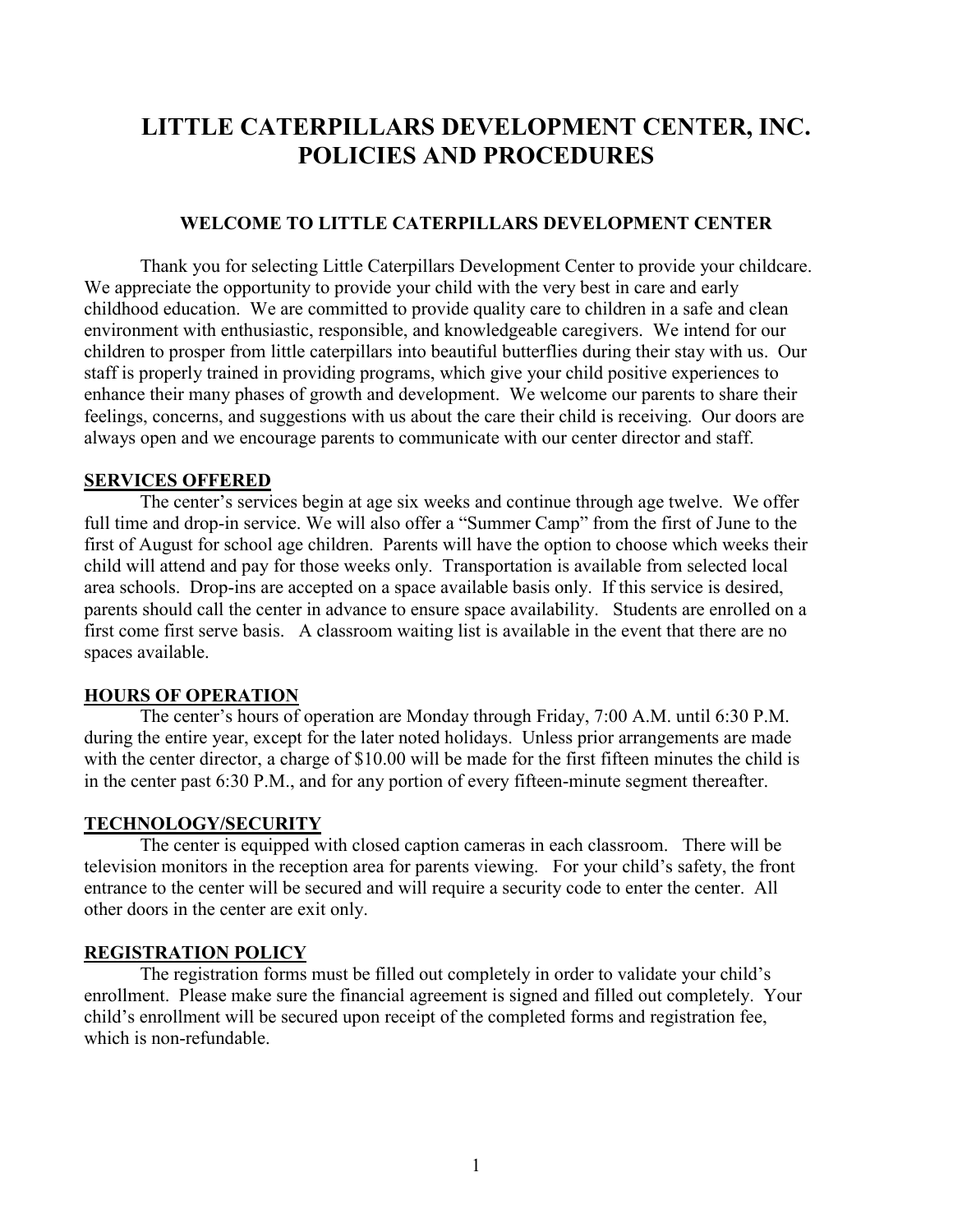# **FEES/TUITION**

For families with more than one child enrolled, there will be a weekly \$10.00 discount. The center will also offer additional discounts using tuition express. A form must be completed and signed in order for the center to offer you the discounted rate. There will be a quarterly supply fee collected on the 15th day of each month (January 15th, April 15th, July 15th, and October 15th). The fee will be used for class parties and supplies needed for your child's room. All fees are due by Monday of each week. There will be a \$10.00 per week charge for payments not made by Wednesday at 6:30 P.M. There will also be a \$25.00 service charge applied for all checks returned to us by the bank as non-payable. After two returned checks, we may require that all future payments be made in cash. If you are more than two weeks late with your payments, your security code will be deactivated and your child will not be allowed in the center. Tuition and other fees must be paid in full without deduction for absences of any duration or for any cause, and without substitution of other days of attendance as "make up" days. This is because staffing and other operational costs are incurred on the basis of fixed levels of enrollment, and because few of these costs are eliminated when the child is temporarily absent.

# **TRANSPORTATION**

 The center provides transportation for children on field trips, and to and from local area schools. The center does not provide transportation to and from home. Parents must sign an authorization form in order for the center to transport your child.

# **HOLIDAYS**

The center will close in observance of the following holidays:

New Years Day Memorial Day July  $4^{th}$  Labor Day Thanksgiving Day Friday After Thanksgiving Christmas Eve Christmas Day

# **FORMS**

 In compliance with state regulations and your child's safety, all enrollment forms must be completed and on file with the center prior to your child's first day of attendance. The required forms include, enrollment application, parental agreement, medical form, feeding plan, transportation form, and other forms as required. Parents are required to keep child's forms current and co-operate with the center in carrying out all governmental laws, rules, and regulations.

# **ATTENDANCE**

 Please notify the center director if your child will be absent on a scheduled day of attendance. If your child depends on center transportation for travel to and/or from school, we ask that you notify the center director at least one hour before the scheduled pickup time if your child will not need transportation on a scheduled day.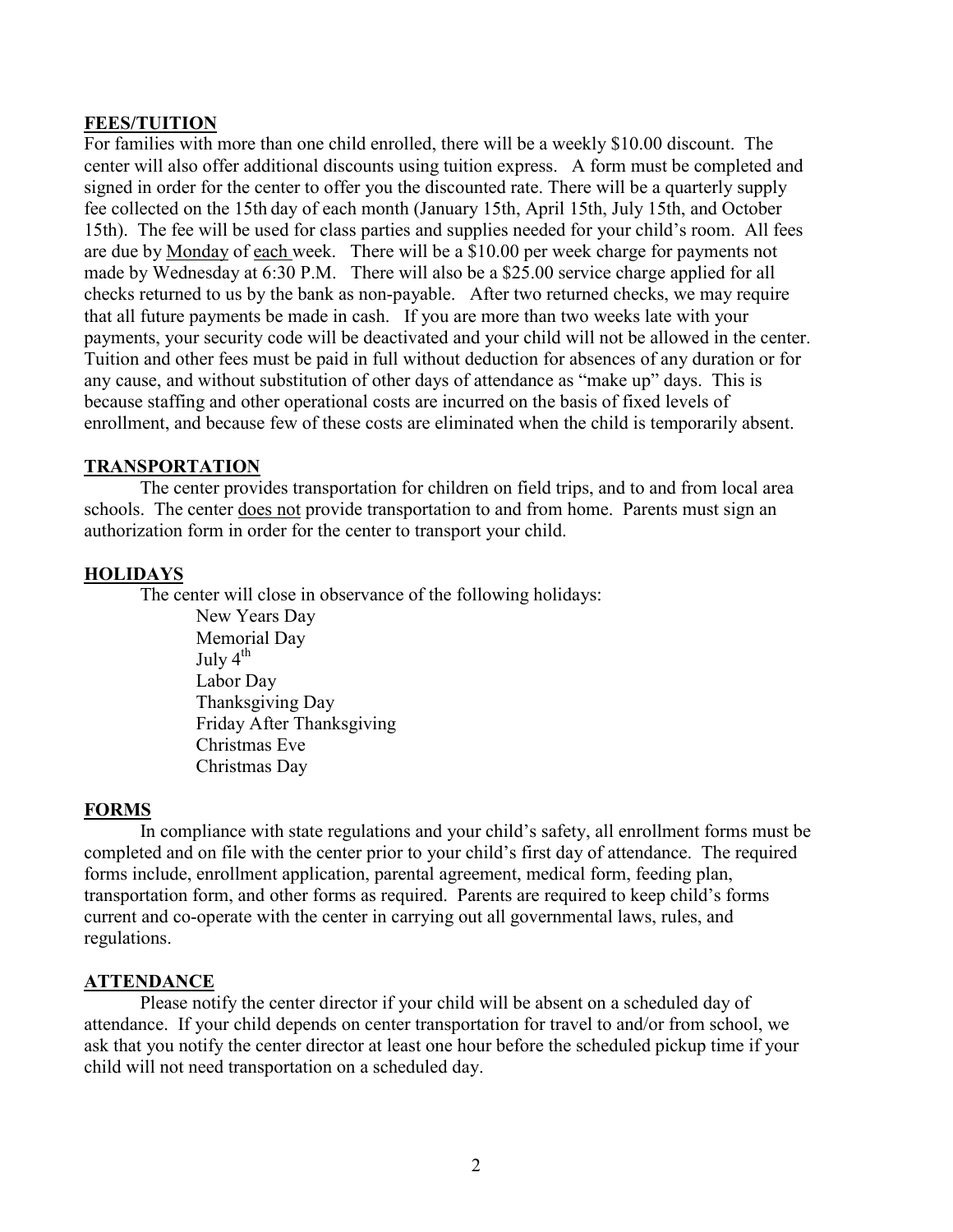### **ARRIVAL AND DEPARTURE**

 Parents are required to sign their child in and out of the center each day using the computer in the foyer or the computer in the child's classroom. It is important to bring your child inside and place them in the care of a staff member before leaving the child at the center. Parents should also re-enter the building when picking up their child. We do not allow the children to walk to and from cars without being escorted by their parents. Please take extreme caution in parking areas to avoid possible accidents.

## **AUTHORIZED PERSONS**

 Your child will be released from the center only to those individuals whose names are on file with the center. Little Caterpillars Development Center assumes no liability if we are not properly advised of name changes. Anyone picking up the child should be prepared to show identification before the child will be released. If you see that you will not be able to pick your child up, and you have been unable to contact anyone whose name you have listed to be authorized to pick up your child but have been able to reach someone not listed on file at the center, you may call the center and inform us of the name of the person picking up the child. However, in order for us to allow such telephone authorization, you must have a designated password on file at the center and give us that password during our telephone call to assure us of your identification.

#### **NUTRITION**

 The center provides a nutritious breakfast, lunch, and afternoon snack daily. Our weekly menus are posted in the foyer and the classrooms for your review.

Serving times are as follows:

We do not allow your child to bring food into the center unless a special diet is required for documented medical reasons.

#### **DIAPER/FORMULAS/BABY FOOD**

Each parent is responsible for providing the necessary disposable diapers, wipes, bibs, formulas, and baby food for infants and toddlers. All baby food and formula bottles must be dated, and labeled by the parent with the child's full name. Unused portions will be discarded or returned to the parent each day. Non-breakable bottles must be provided for all infants and toddlers who are bottle-fed. A written feeding plan, provided by the parents, must be on file prior to the child's first day of enrollment. Parents shall update such plans as the child's diet changes. At least two complete changes of labeled clothing should be brought to the center daily for all infants and toddlers.

#### **CLOTHING**

 We ask that your child have a change of clothing to be left at the center in case of emergencies. Please be sure to label all clothing including jackets, sweaters, gloves, hats, towels, bathing suits, etc. Shoes must be worn.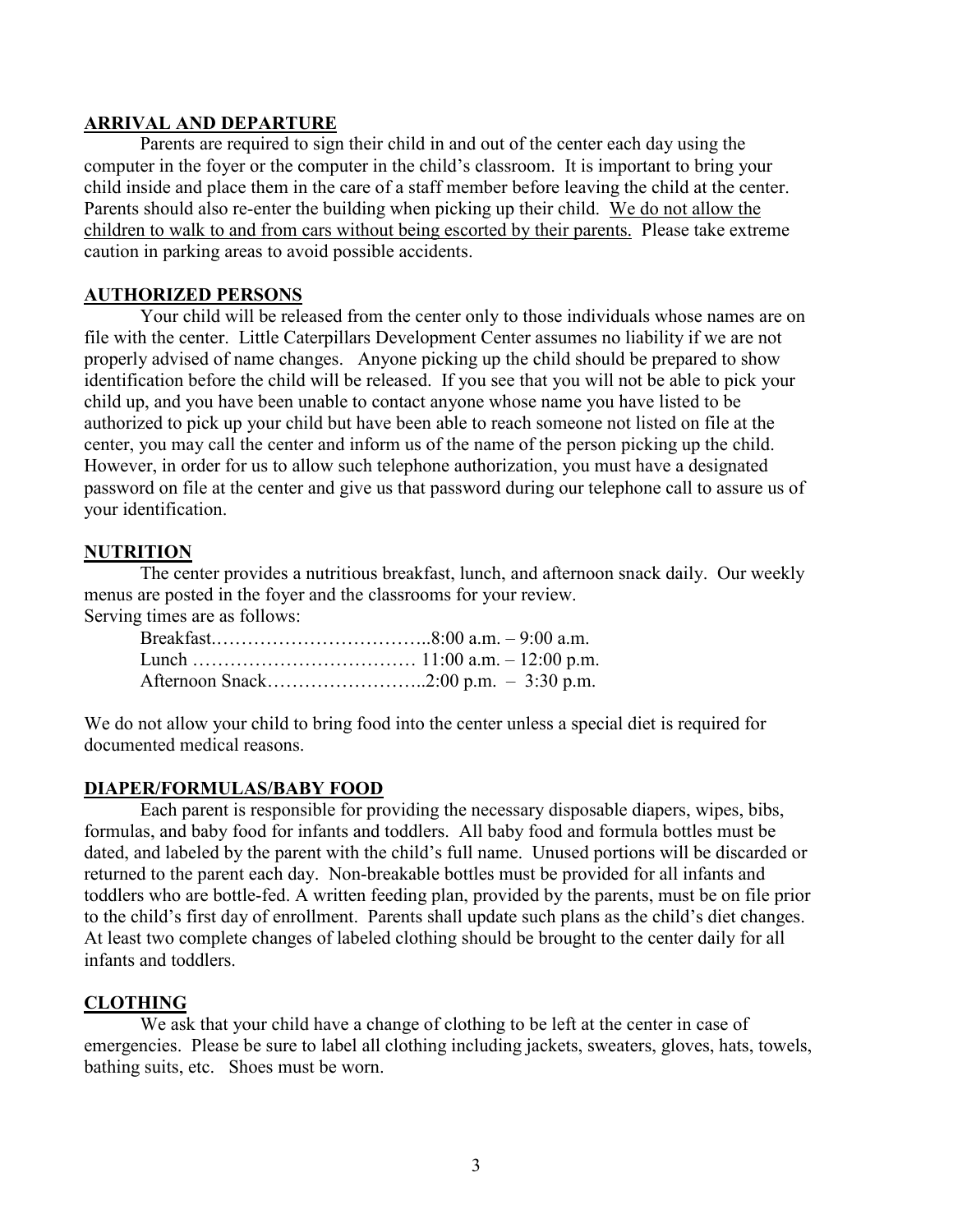## **DISCIPLINE**

 The method of discipline used by the center is positive reinforcement and positive redirection. This is done by praise for appropriate behavior in order to encourage a child positively. There will be no physical punishment or threat. Yelling, belittling, or name calling will not be permitted. When necessary, children are given a few moments, but no longer than one minute for each year of age, in "time out."

## **NAPTIME**

 Each pre-school child will be provided with an afternoon nap. We encourage the children to rest quietly during this time. The center will provide the required mats, sheets, and blankets. If your child wants to bring his/her own blanket from home, it must be labeled and laundered weekly.

#### **TOYS AND PERSONAL BELONGINGS**

 The center provides an adequate amount of toys for all children. These toys are cleaned and sanitized on a regular basis to further insure the health and safety of your child. Children are not permitted to bring toys, money, movies, or other personal belongings from home to the center, with the exception of some special occasions such as "show and tell." All items should be properly labeled and taken home at the end of the day.

#### **OUTDOOR ACTIVITIES**

 Each child will be allowed to play outside on the playground daily, except in inclement weather. Should you not want your child to go outside, a written statement is required.

#### **PROGRAMS**

 The centers program encourages learning experiences in the physical, social, emotional, and intellectual growth of young children. The children are encouraged to proceed at their own pace. Our education program is enhanced by computer learning experiences, which teach basic math and reading readiness.

#### **MEDICAL/IMMUNIZATION FORMS**

 For the health of all children enrolled in the center, you are required to submit your child's current medical and immunization forms prior to their first day of attendance. Please keep these forms updated as changes may occur.

#### **ILLNESS**

 Parents will be notified when their child becomes ill while at the center. The director or person in charge will determine if the illness requires the parent to pick up the child at that time. If a child does become ill, he/she will be supervised and provided the necessary attention until the parents arrives to pick the child up. No child will be accepted nor allowed to remain at the center if he/she has the equivalent of a 101-degree or higher oral temperature and another contagious symptom, such as vomiting or diarrhea. Your child shall not return to the center for at least 24 hours until all symptoms have subsided.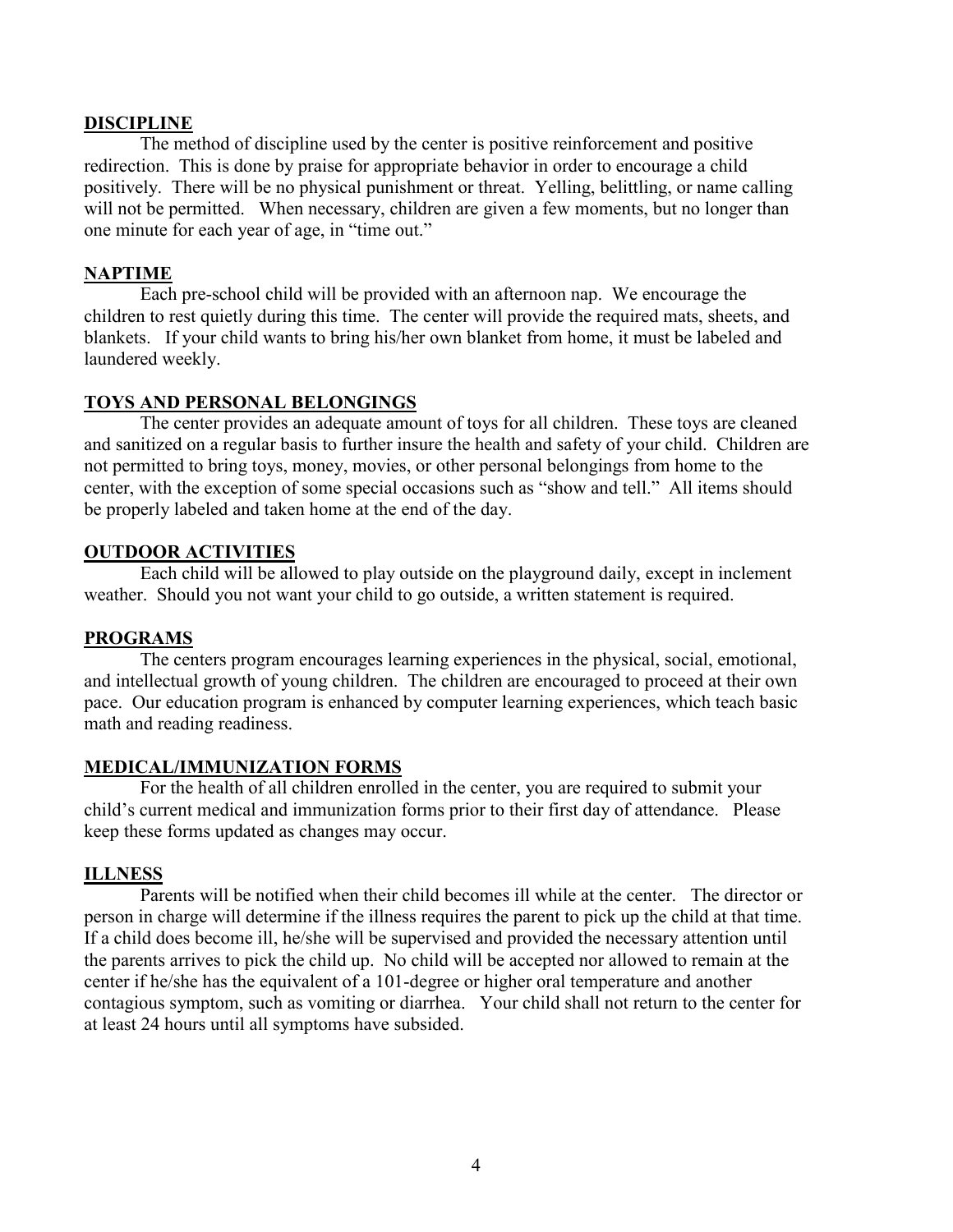### **MEDICATION**

 Parents must give written authorization for medication, (prescription or non-prescription) to be administered by the staff of Little Caterpillars Development Center. All medication must be in the original container indicating the child's full name, type of medication, and date of prescribed medication, amount and time of dosage. Parents will be notified by the center if their child has any adverse reactions to any prescribed or non-prescribed medication. Authorization to dispense mediations shall be limited to two weeks, unless otherwise prescribed by a physician. Medications, which are no longer to be dispensed, will be returned to the parent immediately.

# **EMERGENCIES**

 In case of an emergency, the director, or person in charge, will determine if 911 should be called or if the director, or person in charge, will transport the child using the center's vehicle for the necessary medical attention. For emergency care that does not require an ambulance, the child will be transported to the Oconee Regional Medical Center located at 821 North Cobb Street in Milledgeville. Please note that if the center's vehicle is unavailable at the time a child needs to be transported for medical attention, a personal vehicle of the director, or person in charge, will be used. If this situation occurs, the necessary seat belt restraints will be provided. If such an emergency occurs the center will notify the child care licensing office within 24 hours or the next work day following the reportable situation. Parent(s) or person(s) listed on emergency contact sheet will be notified of any injury requiring medical attention.

# **INJURIES**

 In the event your child is involved in an accident, we will make every effort to contact you by telephone for instructions. If you cannot be reached, we will call the person you have listed on the enrollment form to make the necessary medical decisions. The center will notify the child-care licensing office within 24 hours or the next work day following the reportable situation.

# **REASONS FOR DISMISSAL**

 The following are reasons that our school would be inclined to dismiss your child from the center:

- Frequent delinquent or non-payments
- Ongoing behavior problems that becomes disruptive to our program
- Failure to pickup your sick child within one hour of being notified
- Frequent late pick-ups
- Defying any state laws and regulations
- Failure to keep immunization and other records current

#### **WITHDRAWAL**

 A one-week written notice of withdrawal is required. If a one-week period is not given, you will be charged for one-week of tuition fees.

# **COMMUNICABLE DISEASE**

 In the event a communicable disease is identified in the center, you will be notified in writing. A notice will also be placed next to the communicable disease chart located in the foyer. We are required by state licensing to report all communicable diseases to the local health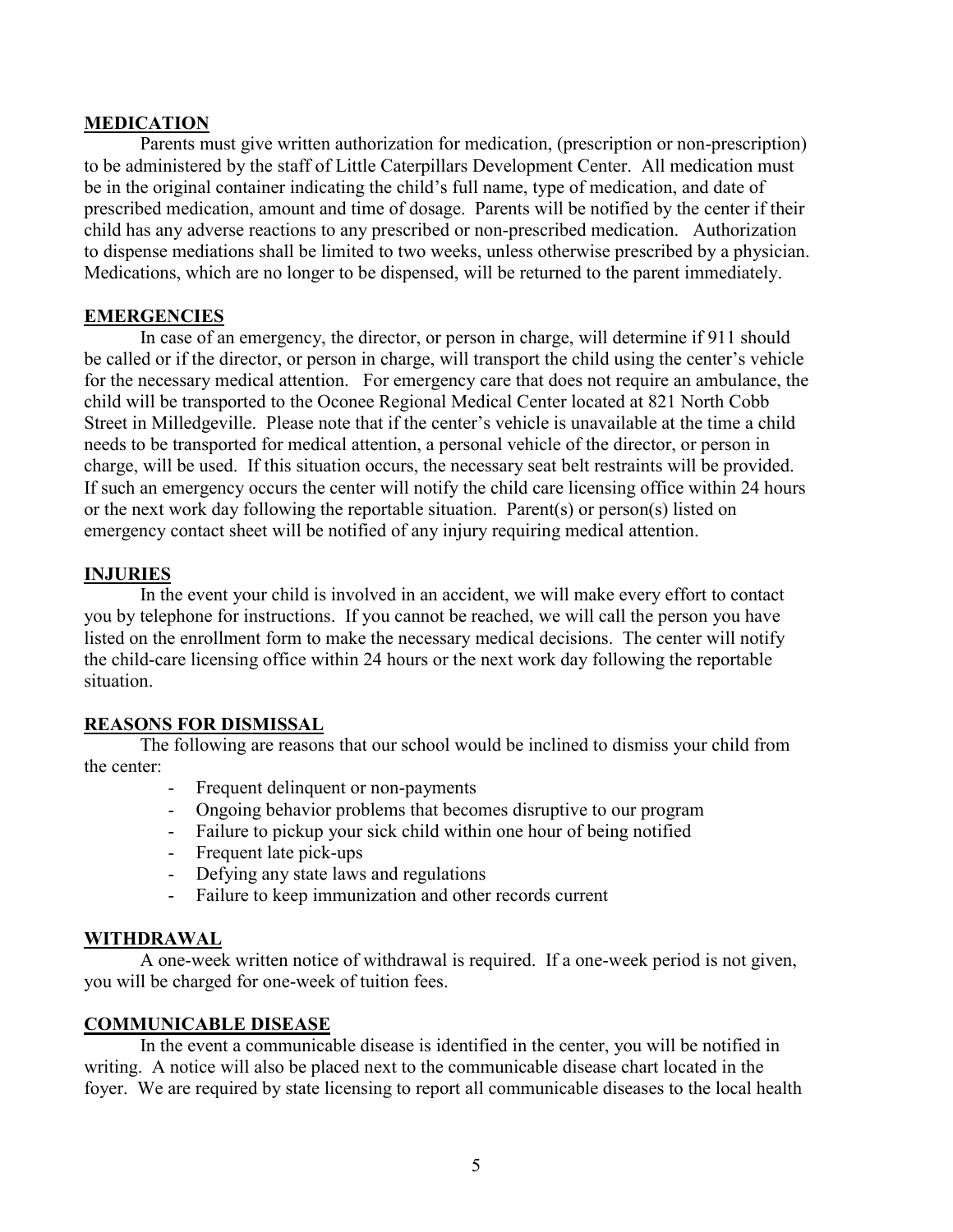authorities. Children absent because of a communicable disease may not return to the center without a signed statement from a physician indicating that the child is no longer contagious.

# **REQUIREMENT TO REPORT CHILD ABUSE**

 We are required by state law to report any cases where there is reasonable cause to believe that a child has been neglected, exploited, deprived, sexually assaulted, sexually exploited, or physically injured by other than an accidental means by a parent, guardian or caretaker, to the proper authorities.

# **FIRE DRILLS/SEVERE WEATHER/NATURAL DIASTERS**

 In the event of a fire, a gas leak, bomb threat, and other physical plant problems, an evacuation plan is posted in all rooms. We hold fire and tornado drills on a regular basis. The center is equipped with a fire alarm system, indoor sprinklers, and fire extinguishers placed throughout the center. Should an emergency requiring an evacuation of the center occur, you will be notified immediately and the children will be relocated to an alternate location. If severe weather conditions make it absolutely necessary to close the center, we will make an announcement over a local radio station.

# **STATE LICENSED AND REGULATED**

 The center is licensed and regulated by the State of Georgia, Department of Human Resources, State Fire Marshall's office, and other local governing agencies. Our license is displayed in our foyer. We are periodically inspected by the various regulating agencies to ensure the safety and quality care of your child. Copies of such inspections are available for your review from the center's director.

# **POSTED NOTICES**

 Please note that the following items are posted in the foyer for your review: the license, copy of state rules and regulations, the most current review of evaluation report, communicable disease chart, statement of parental access, name of person(s) in charge, current menu, emergency plans for severe weather and fire, and statement for visitors.

# **STAFF/CAREGIVERS**

 Our staff is trained and evaluated to ensure they possess the necessary skills when providing care for your child. Staff members are required to meet certain hours of child-care training. They are trained in first aid, CPR, child abuse, disease control, and childhood injury control, and fire safety. All staff members are required to undergo a criminal background investigation by the Georgia Bureau of Investigation to ensure they have no previous criminal history such as child abuse, violation of controlled substances, or a felony conviction. The center also reserves the right to perform periodic drug testing on all staff members.

# **OPEN DOOR POLICY**

 Parents are always invited to drop-in unannounced and visit our center anytime. We do ask that you check in with the staff person in charge.